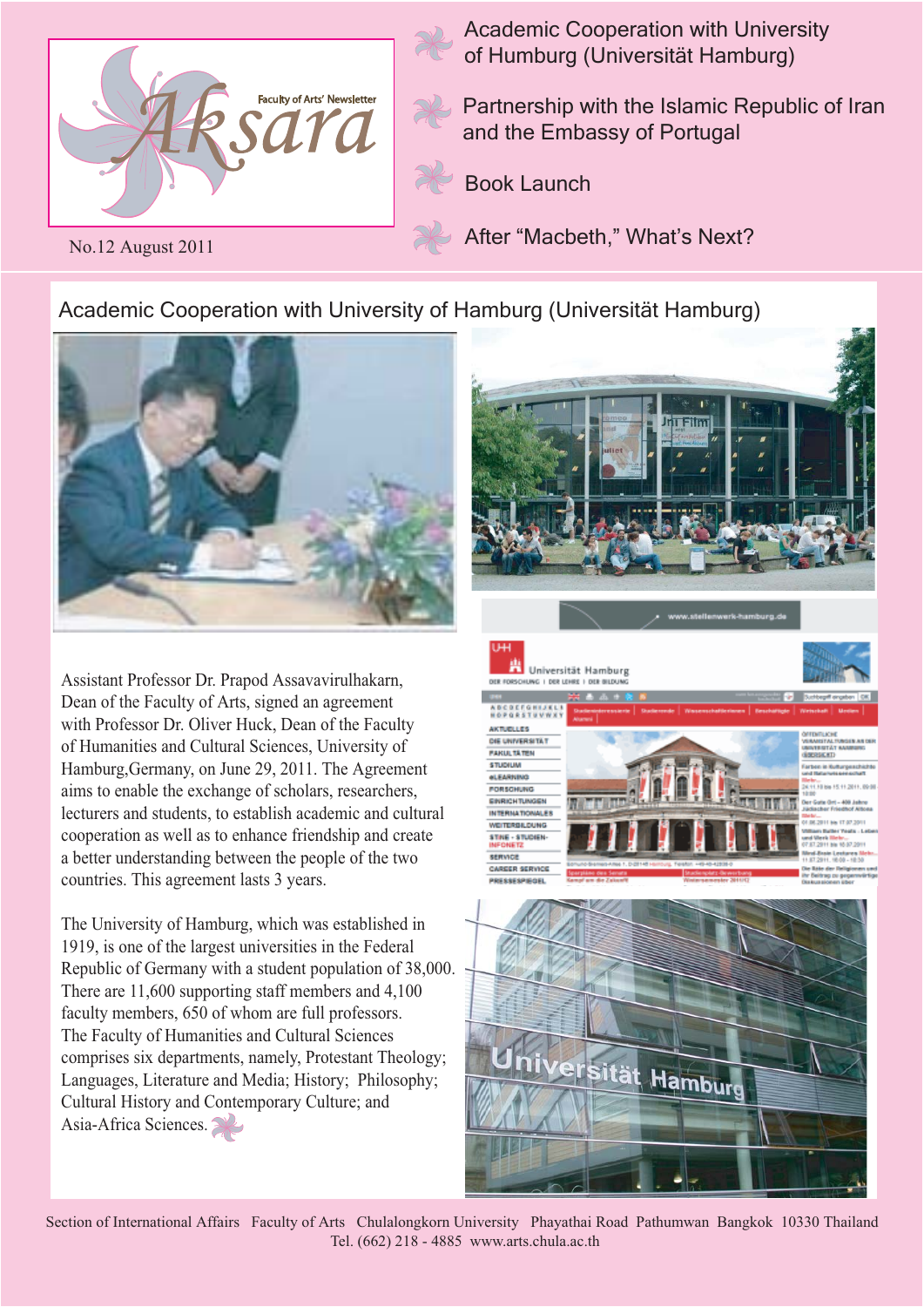## Partnership with the Islamic Republic of Iran





### Partnership with the Embassy of Portugal







On March 15, 2011 Ajarn Dr. Julispong Chularatana invited Mr. Jalal Tamleh, Cultural Counsellor, Embassy of the Islamic Republic of Iran, to pay a courtesy visit to the Faculty of Arts. The visitors were warmly welcomed by Associate Professor Surapeepan Chatraporn, Deputy Dean for International Affairs. The discussion about the possibilities of academic and cultural collaboration was fruitful. The Embassy of the Islamic Republic of Iran expressed willingness to provide sufficient funding for the arrangement of all envisaged academic and cultural activities. These activities are aimed to enhance the cordial relations between Thailand and the Islamic Republic of Iran as well as to disseminate information on Iranian culture and people. Ajarn Dr. Julispong Chularatana will be responsible for writing proposals for budget approval and will act as a coordinator in designing activity plans.

On May 12, 2010. Professor Dinah Azevedo Neves, the Vice President of Instituto Camoes Portugal, Mr. José Carlos Serafino, Counsellor at the Embassy of Portugal, and Ms. Luisa Dutra, Director of the Portuguese Cultural Center, paid a courtesy visit to Assistant Professor Dr. Prapod Assavavirulhakarn, Dean of the Faculty of Arts. On this occasion Associate Professor Surapeepan Chatraporn, Deputy Dean for International Affairs, together with Ajarn Dr.Piriyadit Manit, the Coordinator of Portuguese courses, gave the visitors a warm welcome. The purpose of the visit was to follow up on the implementation of Portuguese courses as a minor for Arts students and to discuss the preparation for the Portuguese Language and Culture Week to be held at the Faculty of Arts. The event is planned to take place in mid November. There will be an exhibition, a book, magazine and CD display, a movie screening as well as a reception featuring Portuguese food and dessert. The Portuguese Language and Culture Week will be held in connection with an international conference on Portugal coorganized by the Embassy of Portugal and the European Studies Center of Chulalongkorn University.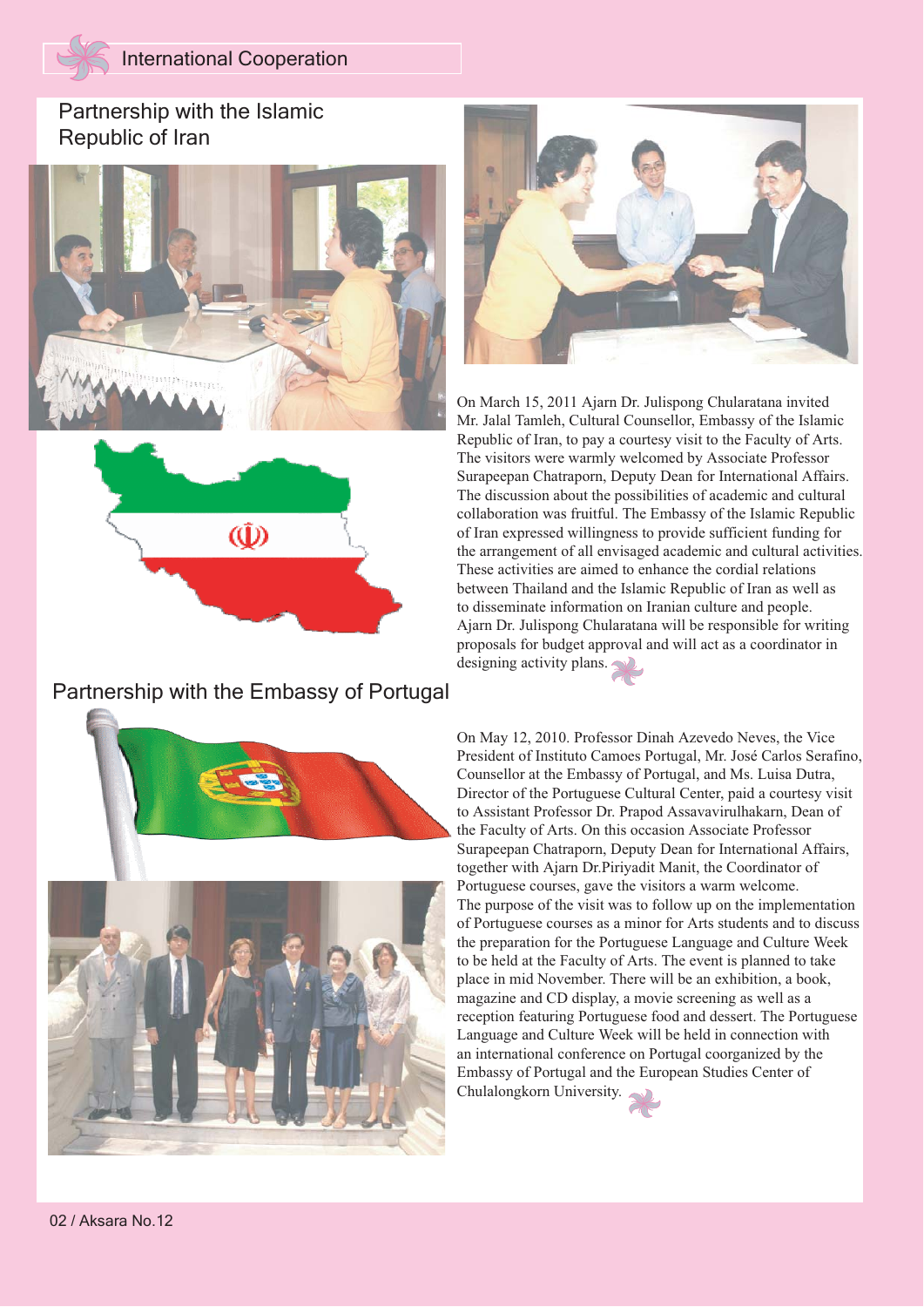## A Visit by students from Zhejiang University



Professor Shen Ivming, Deputy Director, Quality Development Officer, and lecturer, took 25 students from Zhejiang University to visit the Faculty of Arts on July 27, 2011. The group was cordially welcomed by Assistant Professor Dr. Prapod Assavavirulhakarn, Dean, Faculty of Arts and Associate Professor Surapeepan Chatraporn, Deputy Dean for International Affairs. Professor Fu, Chinese Director, Confucius Institute at Chulalongkorn University, gave a brief introduction of the Confucius Institute, followed by a talk on the long relations between the Chinese and the Thai people. After the lecture Zhejiang students were given a wonderful opportunity to meet, talk and socialize with Arts students majoring in Chinese. The students from the two universities exchanged ideas and attitudes in a friendly and enjoyable manner.

Zhejiang University, established in 1897, is one of the leading and oldest universities of the Republic of China. The University is situated in Hangzhou near Xihu Lake. It has a student population of 45,000, 1,700 of whom are foreign students. The University comprises altogether 26 schools and has six affiliated hospitals.





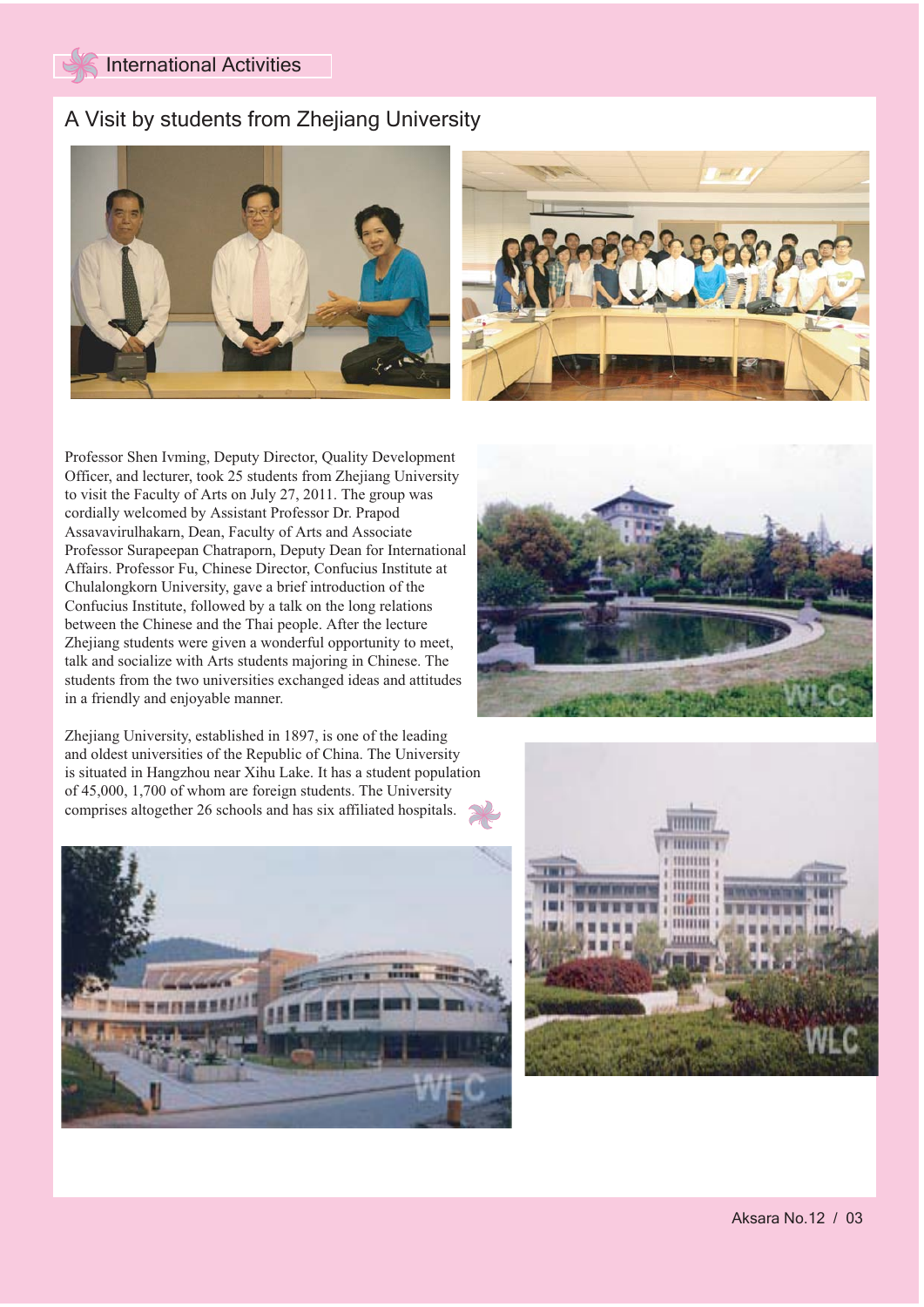The Event

## Book Launch



On July 25, 2011 the Section of the Malay Language, Department of Eastern Languages, held a book launch, presenting two new releases: Thai-Patani Malay-Standard Malay Picture Dictionary and Thai-Patani Malay Phrasebook in Room 105, Maha Chulalongkorn Building. The event was presided over by the Dean of the Faculty of Arts, Assistant Professor Dr. Prapod Assavavirulhakarn. The author of the two dictionaries is Ajarn Dr. Nureeda Hayiyakoh who received full financial support from the Asia Foundation. The purposes of the dictionaries are to foster understanding among people of different cultures living in the same community—between government officials and local people as well as between local people themselves—and to reduce the problems of misunderstanding, mistrust and suspicion so as to achieve peace, harmony, and sustainable development in the three Southernmost provinces.

Both dictionaries are the first dictionaries of Malay Patani in the Thai language. The dictionaries feature vocal structure, grammar, dialogues, vocabulary as well as idiom used in daily life complete with colorful illustrations on culture and lifestyles of the Thai people of Malay Patani origin whose religion is Islam.

The number of the audience totaled 165 from 26 institutions, for instance, the Office of the Prime Minister, the Directorate of Armament and Army Training Command Unit, Ministry of Defense, the Office of the Royal Thai Police, Chulalongkorn University, Mahidol University, Thammasat University, Srinakarin Universtiy, Ramkamhaeng University, the Ministry of Foreign Affairs, NGOs and, of course, the Thai people of Malay Patani origin from the Chao Phraya River and from the Southern provinces.



บทสนทนา ้<sub>ภาษาไทย-มลา**ยูปาตานี**</sub> เพื่อการสื่อสาร







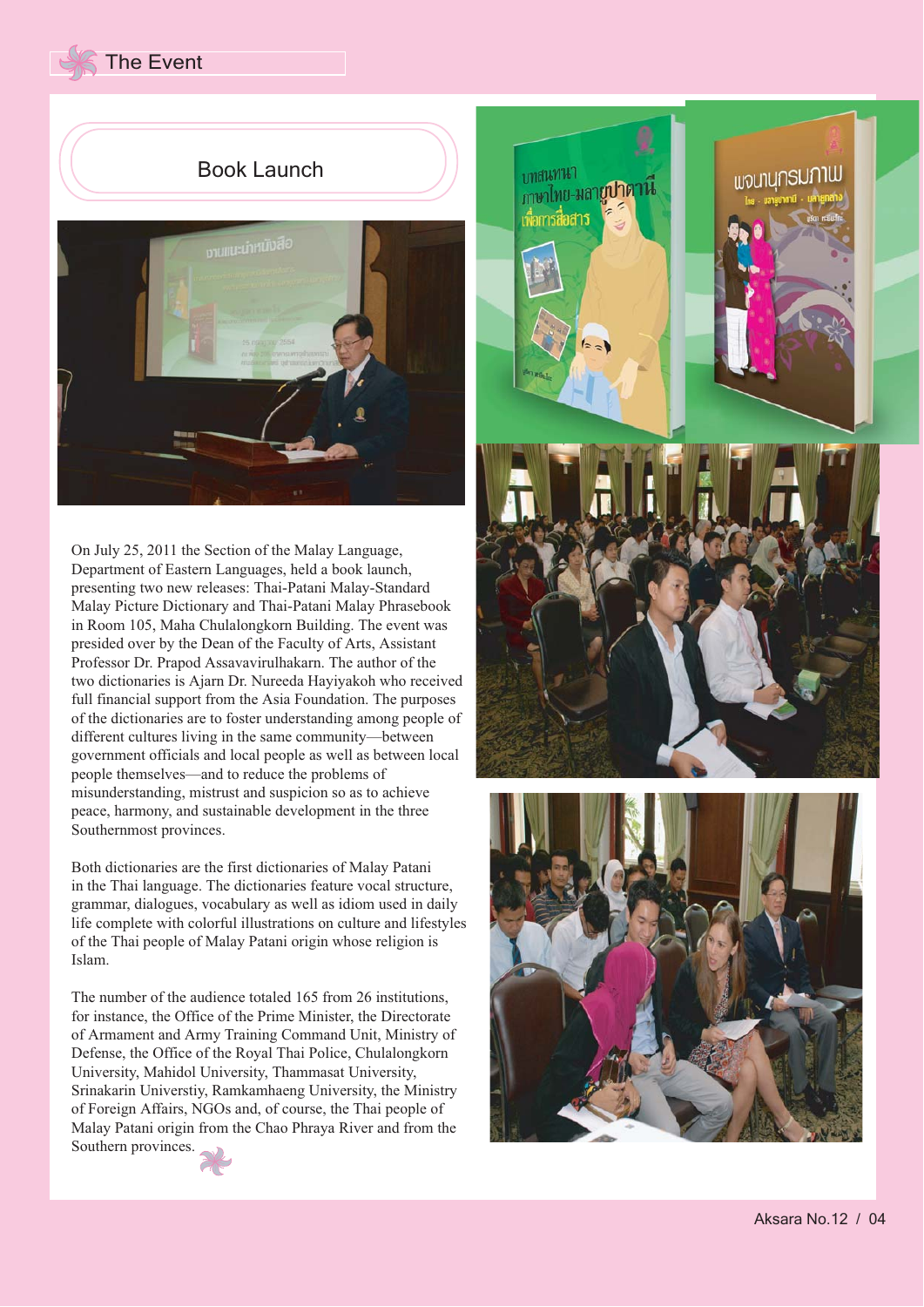# After "Macbeth," What's Next?

by Pawit Mahasarinand



The Department of Dramatic Arts' recent production of "The Scottish Play," the official opening event of the Sodsai Pantoomkomol Center for Dramatic Arts and in celebration of the department's 40th anniversary, is probably, for lack of a better word, a phenomenon—with unprecedented support and responses from colleagues, students, alumni, media, as well as the general public. A few tickets were even sold online at a higher price by an audience member who wanted to make some profit. Critical responses are, of course, mixed—some say that Shakespearean productions are no longer staged in such a traditional style; others praise Assoc. Prof. Nopamat Veohong's immense effort in translating this tragedy into Thai while keeping the flavor of The Bard's language.

But what's more important is the future as, to quote Lady Macbeth herself, "what's done cannot be undone."

The fact that the new playhouse has been dark for the past two months means that it may not be fully, or properly, operated. A theatre, filled with expensive equipment yet without performances, instead with sleeping insects, may be similar to a library full of significant books, yet some visiting students are dozing off—except that the library's lights and air-conditioners are always on, no matter how many visitors.

Theatre cannot prosper if we regard it as a special or charity event —or even worse, entertainment. In many countries around the world, teachers, who believe that theatre is more than a cultural event, take their students to the theatre on a regular basis and then these students later become regular theatre goers. Here in Thailand we focus more on producing artists and much less on audience development. The media are always excited by special-event theatre, like the recent Khon production at the Thailand Cultural Center, forgetting the fact that Khon has been staged regularly at the National Theatre.